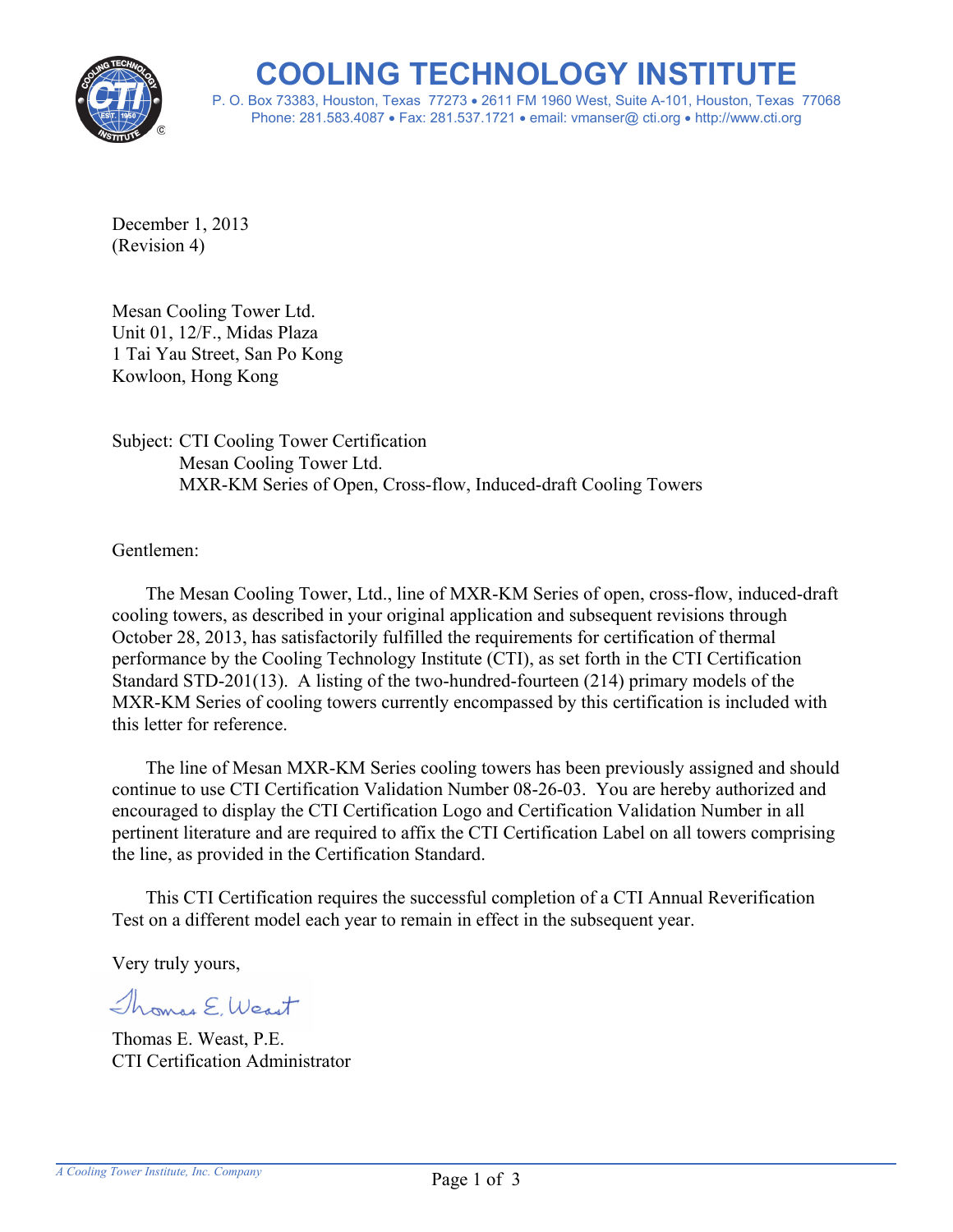

**COOLING TECHNOLOGY INSTITUTE**

P. O. Box 73383, Houston, Texas 77273 2611 FM 1960 West, Suite A-101, Houston, Texas 77068 Phone: 281.583.4087 Fax: 281.537.1721 email: vmanser@ cti.org http://www.cti.org

## **Mesan Cooling Tower, Ltd. MXR-KM Series of CTI Certified Open, Cross-flow, Induced-draft Cooling Towers CTI Certification Validation Number 08-26-03 December 1, 2013 (Revision 4)**

| <b>MXR-KM-A1-1.1</b> | <b>MXR-KM-B1-2.2</b> | MXR-KM-C1-3          | MXR-KM-D1-4          | MXR-KM-F1-5.5         | <b>MXR-KM-H1-11</b>   | <b>MXR-KM-J1-15</b>   |
|----------------------|----------------------|----------------------|----------------------|-----------------------|-----------------------|-----------------------|
| <b>MXR-KM-A1-1.5</b> | MXR-KM-B1-3          | MXR-KM-C1-4          | <b>MXR-KM-D1-5.5</b> | <b>MXR-KM-F1-7.5</b>  | <b>MXR-KM-H1-15</b>   | <b>MXR-KM-J1-18.5</b> |
| <b>MXR-KM-A1-2.2</b> | MXR-KM-B1-4          | <b>MXR-KM-C1-5.5</b> | <b>MXR-KM-D1-7.5</b> | MXR-KM-F1-11          | <b>MXR-KM-H1-18.5</b> | <b>MXR-KM-J1-22</b>   |
| MXR-KM-A1-3          | <b>MXR-KM-B1-5.5</b> | <b>MXR-KM-C1-7.5</b> | <b>MXR-KM-D1-11</b>  | MXR-KM-F1-15          | <b>MXR-KM-H1-22</b>   | <b>MXR-KM-J1-30</b>   |
| MXR-KM-A1-4          |                      |                      |                      |                       | <b>MXR-KM-H1-30</b>   | <b>MXR-KM-J1-37</b>   |
|                      | <b>MXR-KM-B2-2.2</b> | MXR-KM-C2-3          | MXR-KM-D2-4          | MXR-KM-F2-5.5         |                       | <b>MXR-KM-J1-45</b>   |
| <b>MXR-KM-A2-1.1</b> | MXR-KM-B2-3          | MXR-KM-C2-4          | <b>MXR-KM-D2-5.5</b> | <b>MXR-KM-F2-7.5</b>  | <b>MXR-KM-H2-11</b>   |                       |
| <b>MXR-KM-A2-1.5</b> | MXR-KM-B2-4          | <b>MXR-KM-C2-5.5</b> | <b>MXR-KM-D2-7.5</b> | <b>MXR-KM-F2-11</b>   | <b>MXR-KM-H2-15</b>   | <b>MXR-KM-J2-18.5</b> |
| <b>MXR-KM-A2-2.2</b> | <b>MXR-KM-B2-5.5</b> | <b>MXR-KM-C2-7.5</b> | <b>MXR-KM-D2-11</b>  | <b>MXR-KM-F2-15</b>   | <b>MXR-KM-H2-18.5</b> | <b>MXR-KM-J2-22</b>   |
| MXR-KM-A2-3          | <b>MXR-KM-B2-7.5</b> |                      |                      | MXR-KM-F2-18.5        | <b>MXR-KM-H2-22</b>   | <b>MXR-KM-J2-30</b>   |
| MXR-KM-A2-4          | <b>MXR-KM-B2-11</b>  | MXR-KM-C3-4          | MXR-KM-D3-4          | MXR-KM-F2-22          | <b>MXR-KM-H2-30</b>   | <b>MXR-KM-J2-37</b>   |
| <b>MXR-KM-A2-5.5</b> |                      | <b>MXR-KM-C3-5.5</b> | <b>MXR-KM-D3-5.5</b> |                       |                       | <b>MXR-KM-J2-45</b>   |
|                      | MXR-KM-B3-3          | <b>MXR-KM-C3-7.5</b> | <b>MXR-KM-D3-7.5</b> | <b>MXR-KM-F3-5.5</b>  | <b>MXR-KM-H3-11</b>   |                       |
| <b>MXR-KM-A3-2.2</b> | MXR-KM-B3-4          | <b>MXR-KM-C3-11</b>  | <b>MXR-KM-D3-11</b>  | MXR-KM-F3-7.5         | <b>MXR-KM-H3-15</b>   | MXR-KM-J3-18.5        |
| MXR-KM-A3-3          | <b>MXR-KM-B3-5.5</b> |                      | <b>MXR-KM-D3-15</b>  | MXR-KM-F3-11          | <b>MXR-KM-H3-18.5</b> | <b>MXR-KM-J3-22</b>   |
| MXR-KM-A3-4          | <b>MXR-KM-B3-7.5</b> | MXR-KM-C4-4          |                      | MXR-KM-F3-15          | <b>MXR-KM-H3-22</b>   | <b>MXR-KM-J3-30</b>   |
| <b>MXR-KM-A3-5.5</b> |                      | <b>MXR-KM-C4-5.5</b> | MXR-KM-D4-4          | MXR-KM-F3-18.5        | <b>MXR-KM-H3-30</b>   | MXR-KM-J3-37          |
|                      | MXR-KM-B4-3          | <b>MXR-KM-C4-7.5</b> | <b>MXR-KM-D4-5.5</b> | MXR-KM-F3-22          | <b>MXR-KM-H3-37</b>   | <b>MXR-KM-J3-45</b>   |
| <b>MXR-KM-A4-2.2</b> | MXR-KM-B4-4          | <b>MXR-KM-C4-11</b>  | <b>MXR-KM-D4-7.5</b> |                       |                       |                       |
| MXR-KM-A4-3          | <b>MXR-KM-B4-5.5</b> |                      | <b>MXR-KM-D4-11</b>  |                       | <b>MXR-KM-H4-18.5</b> |                       |
| MXR-KM-A4-4          | <b>MXR-KM-B4-7.5</b> | MXR-KM-C5-4          | <b>MXR-KM-D4-15</b>  | <b>MXR-KM-G1-11</b>   | <b>MXR-KM-H4-22</b>   | <b>MXR-KM-K1-18.5</b> |
| <b>MXR-KM-A4-5.5</b> |                      | <b>MXR-KM-C5-5.5</b> |                      | <b>MXR-KM-G1-15</b>   | <b>MXR-KM-H4-30</b>   | <b>MXR-KM-K1-22</b>   |
|                      | MXR-KM-B5-3          | <b>MXR-KM-C5-7.5</b> |                      | <b>MXR-KM-G1-18.5</b> | <b>MXR-KM-H4-37</b>   | MXR-KM-K1-30          |
| <b>MXR-KM-A5-2.2</b> | MXR-KM-B5-4          | <b>MXR-KM-C5-11</b>  | <b>MXR-KM-E1-5.5</b> | MXR-KM-G1-22          | <b>MXR-KM-H4-45</b>   | <b>MXR-KM-K1-37</b>   |
| MXR-KM-A5-3          | <b>MXR-KM-B5-5.5</b> | <b>MXR-KM-C5-15</b>  | <b>MXR-KM-E1-7.5</b> | <b>MXR-KM-G1-30</b>   | <b>MXR-KM-H4-55</b>   | MXR-KM-K1-45          |
| MXR-KM-A5-4          | <b>MXR-KM-B5-7.5</b> |                      | <b>MXR-KM-E1-11</b>  | <b>MXR-KM-G1-37</b>   | <b>MXR-KM-H4-75</b>   |                       |
| <b>MXR-KM-A5-5.5</b> |                      | MXR-KM-C6-4          | <b>MXR-KM-E1-15</b>  |                       |                       | MXR-KM-K2-22          |
| <b>MXR-KM-A5-7.5</b> | MXR-KM-B6-3          | <b>MXR-KM-C6-5.5</b> |                      | <b>MXR-KM-G2-11</b>   |                       | <b>MXR-KM-K2-30</b>   |
|                      | MXR-KM-B6-4          | <b>MXR-KM-C6-7.5</b> | <b>MXR-KM-E2-5.5</b> | <b>MXR-KM-G2-15</b>   | <b>MXR-KM-I1-15</b>   | <b>MXR-KM-K2-37</b>   |
| <b>MXR-KM-A6-2.2</b> | <b>MXR-KM-B6-5.5</b> | <b>MXR-KM-C6-11</b>  | <b>MXR-KM-E2-7.5</b> | <b>MXR-KM-G2-18.5</b> | MXR-KM-I1-18.5        | <b>MXR-KM-K2-45</b>   |
| MXR-KM-A6-3          | <b>MXR-KM-B6-7.5</b> | <b>MXR-KM-C6-15</b>  | MXR-KM-E2-11         | MXR-KM-G2-22          | <b>MXR-KM-I1-22</b>   | MXR-KM-K2-55          |
| MXR-KM-A6-4          |                      |                      | <b>MXR-KM-E2-15</b>  | MXR-KM-G2-30          | <b>MXR-KM-I1-30</b>   |                       |
| <b>MXR-KM-A6-5.5</b> |                      |                      |                      |                       | <b>MXR-KM-I1-37</b>   | MXR-KM-K3-22          |
| <b>MXR-KM-A6-7.5</b> |                      |                      | <b>MXR-KM-E3-5.5</b> | <b>MXR-KM-G3-11</b>   |                       | <b>MXR-KM-K3-30</b>   |
|                      |                      |                      | <b>MXR-KM-E3-7.5</b> | <b>MXR-KM-G3-15</b>   | <b>MXR-KM-I2-15</b>   | <b>MXR-KM-K3-37</b>   |
|                      |                      |                      | <b>MXR-KM-E3-11</b>  | <b>MXR-KM-G3-18.5</b> | <b>MXR-KM-I2-18.5</b> | MXR-KM-K3-45          |
|                      |                      |                      | <b>MXR-KM-E3-15</b>  | MXR-KM-G3-22          | <b>MXR-KM-I2-22</b>   |                       |
|                      |                      |                      |                      | <b>MXR-KM-G3-30</b>   | <b>MXR-KM-I2-30</b>   |                       |
|                      |                      |                      |                      |                       | <b>MXR-KM-I2-37</b>   |                       |
|                      |                      |                      |                      |                       | <b>MXR-KM-I2-45</b>   |                       |
|                      |                      |                      |                      |                       |                       |                       |
|                      |                      |                      |                      |                       | <b>MXR-KM-I3-15</b>   |                       |
|                      |                      |                      |                      |                       | <b>MXR-KM-I3-18.5</b> |                       |
|                      |                      |                      |                      |                       | <b>MXR-KM-I3-22</b>   |                       |
|                      |                      |                      |                      |                       | <b>MXR-KM-I3-30</b>   |                       |
|                      |                      |                      |                      |                       | <b>MXR-KM-I3-37</b>   |                       |
|                      |                      |                      |                      |                       | <b>MXR-KM-I3-45</b>   |                       |
|                      |                      |                      |                      |                       | <b>MXR-KM-I3-55</b>   |                       |

## **See Footnotes Below**